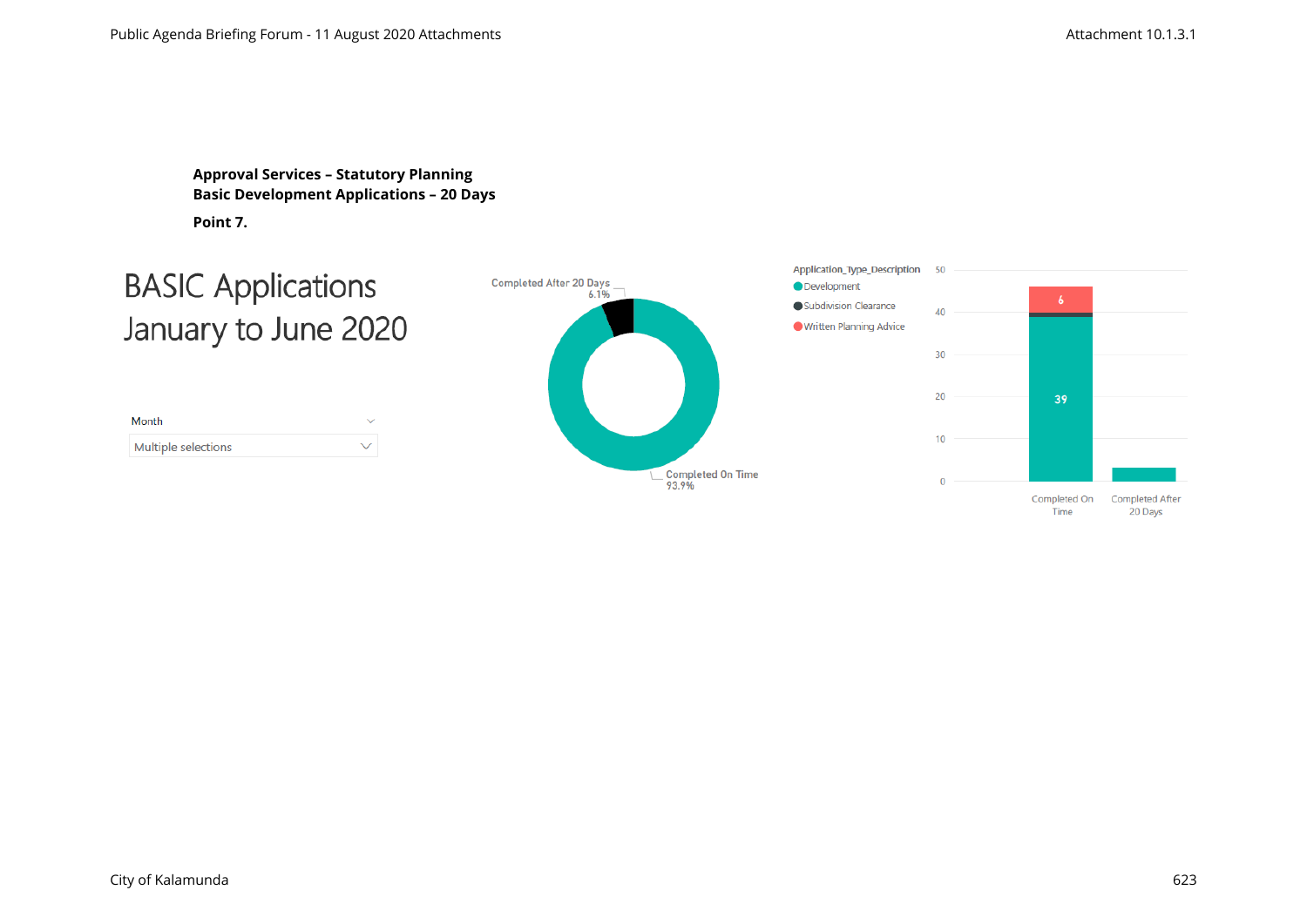**Standard Development Applications – 60 Days Point 8.**

# **STANDARD Applications** January to June 2020

| Month               | $\checkmark$ |
|---------------------|--------------|
| Multiple selections | ╰            |



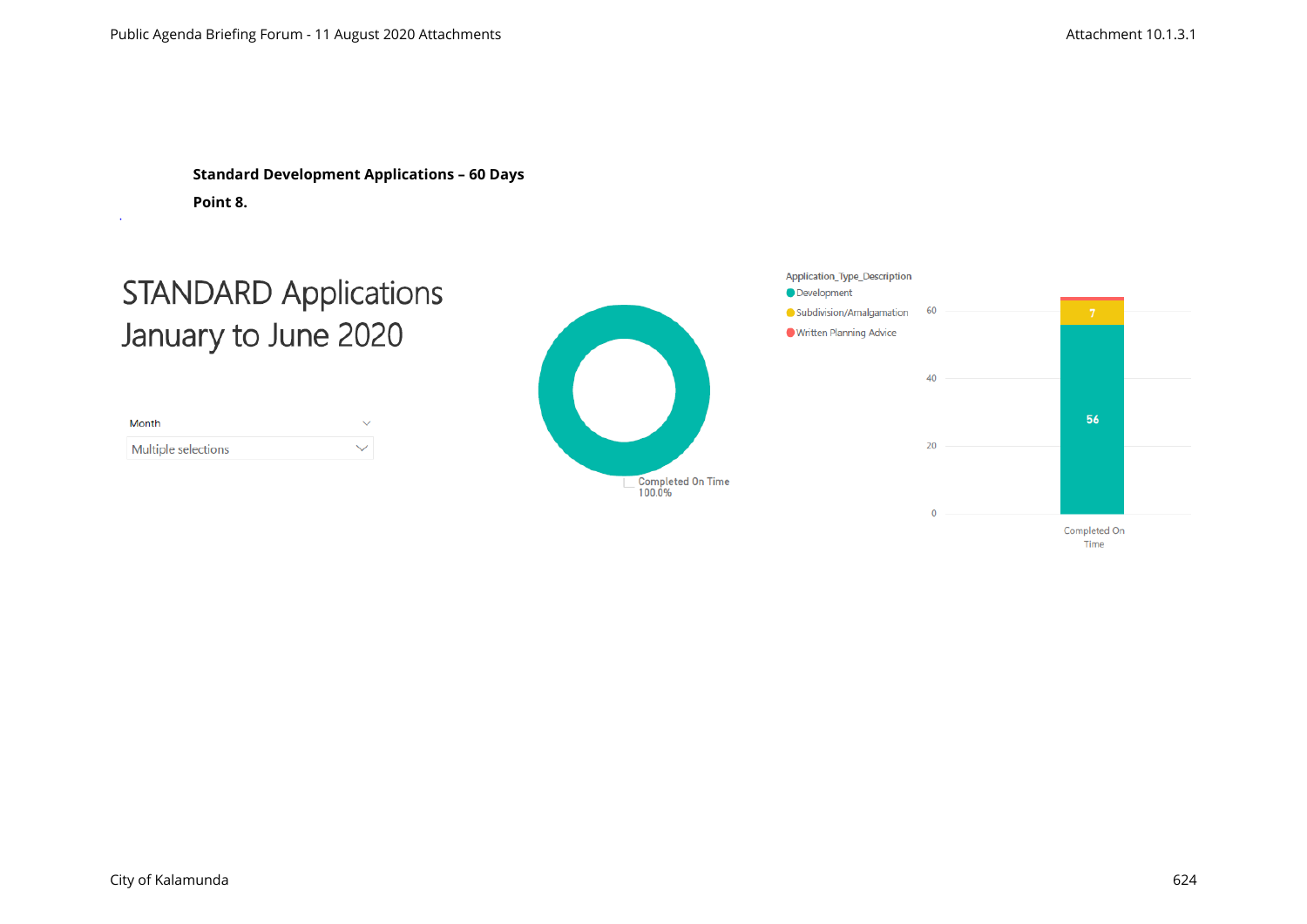**Complex Development Applications – 90 Days Point 9.**

# **COMPLEX Applications** January to June 2020

| Month               |   |
|---------------------|---|
| Multiple selections | ╰ |



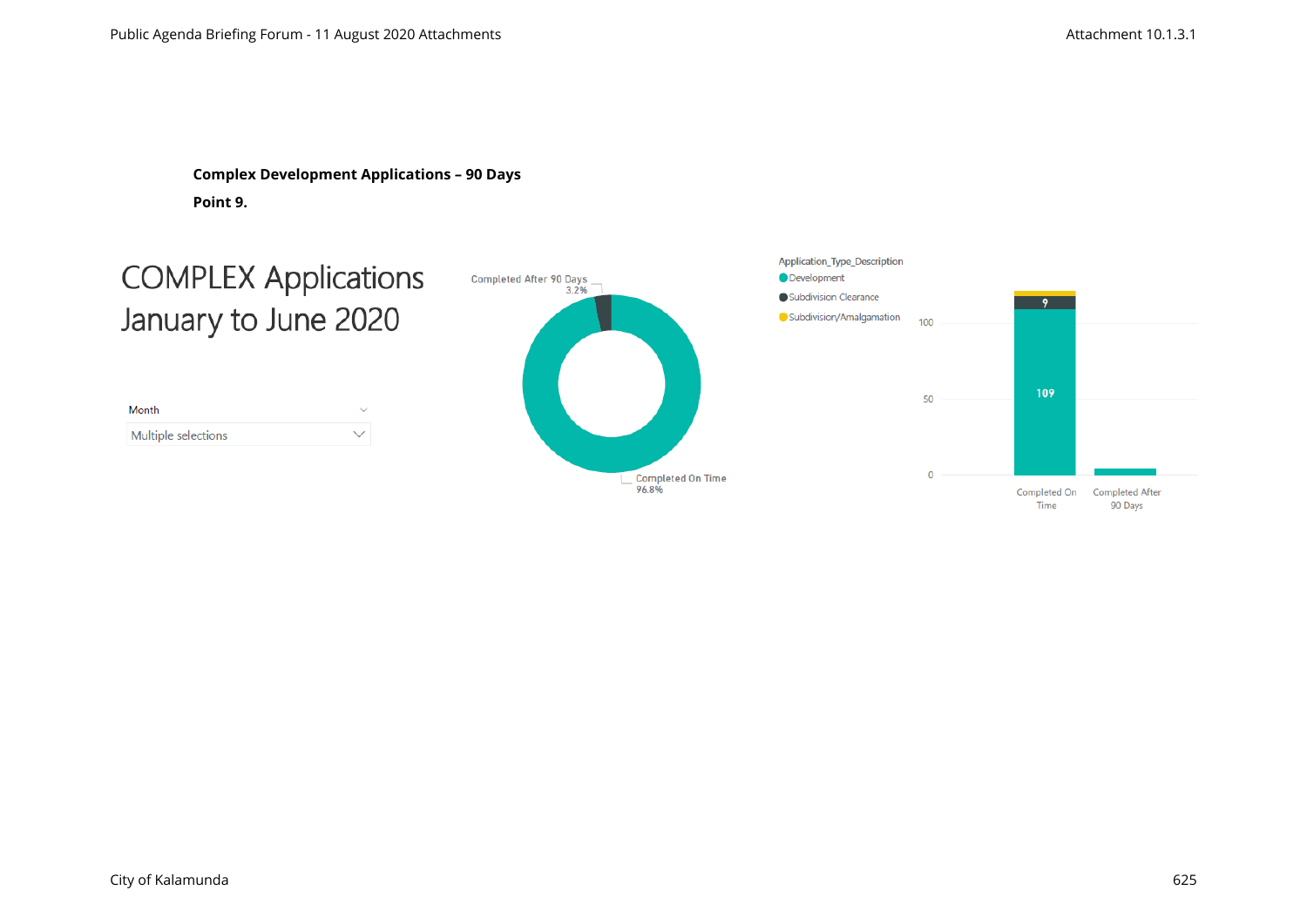**Customer Survey Results Point 15.**

How satisfied were you with the level of service provided?

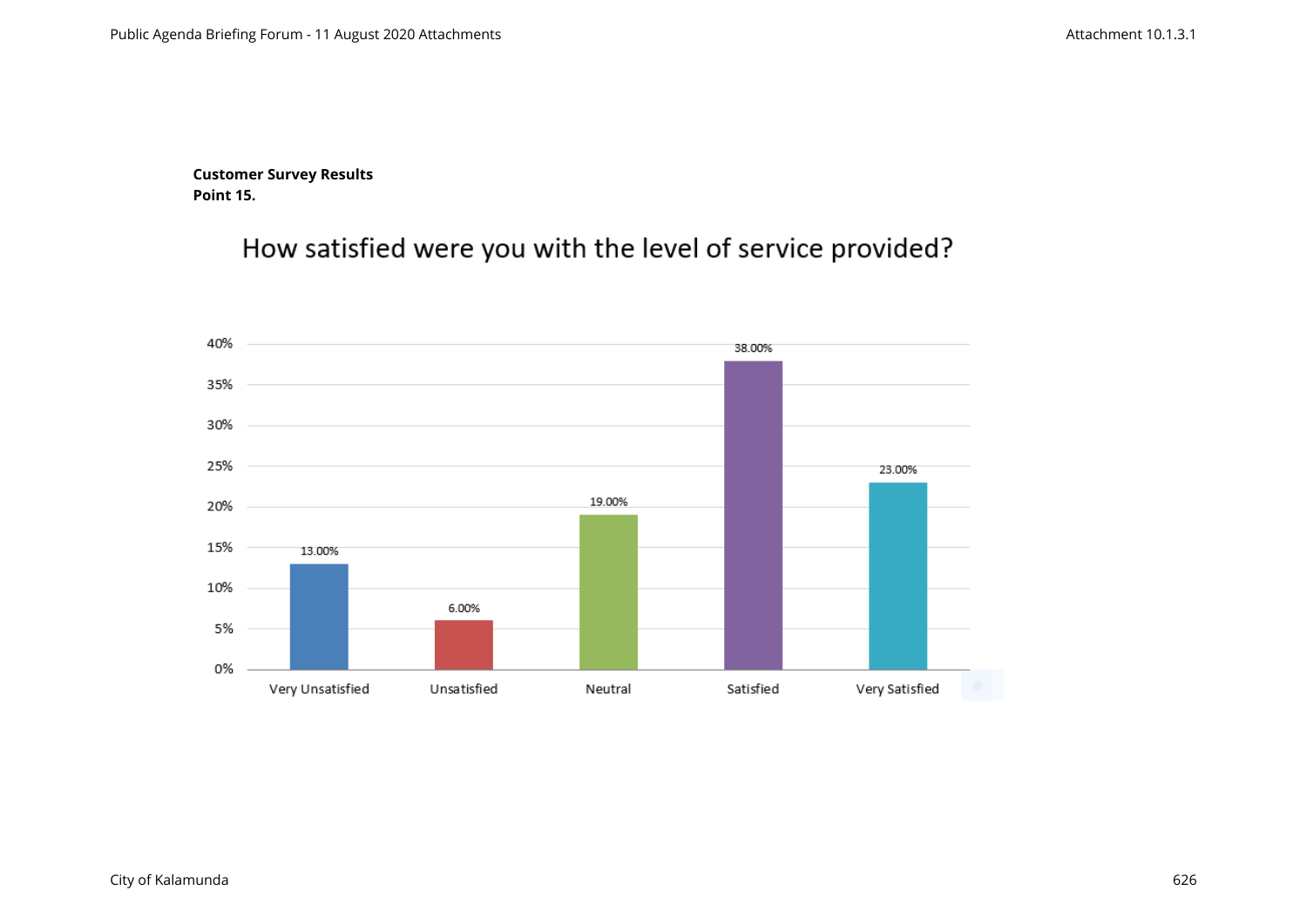**Point 16.**

Please indicate the level of service received for the following services during your application process.

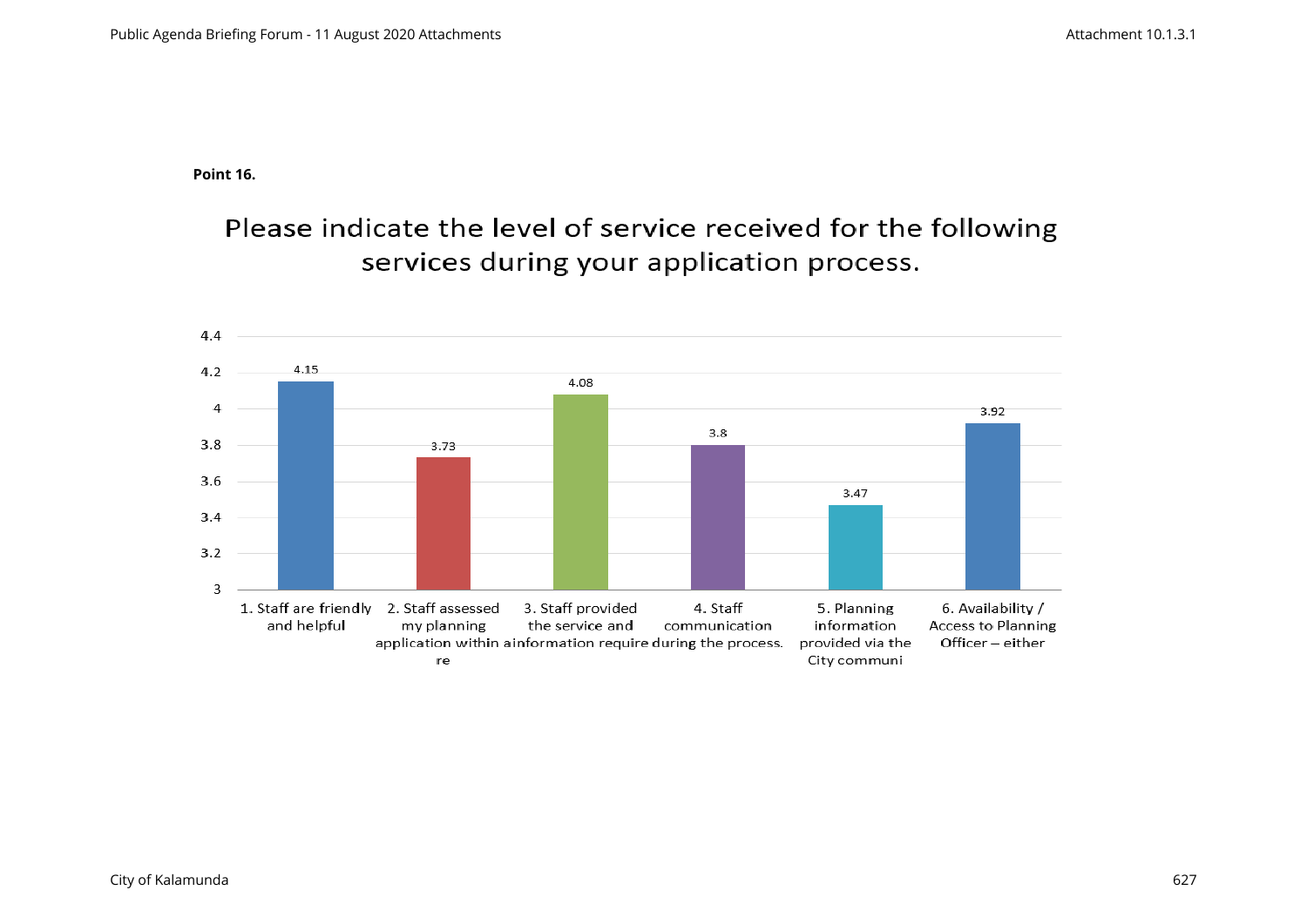#### **Building Point 19.**

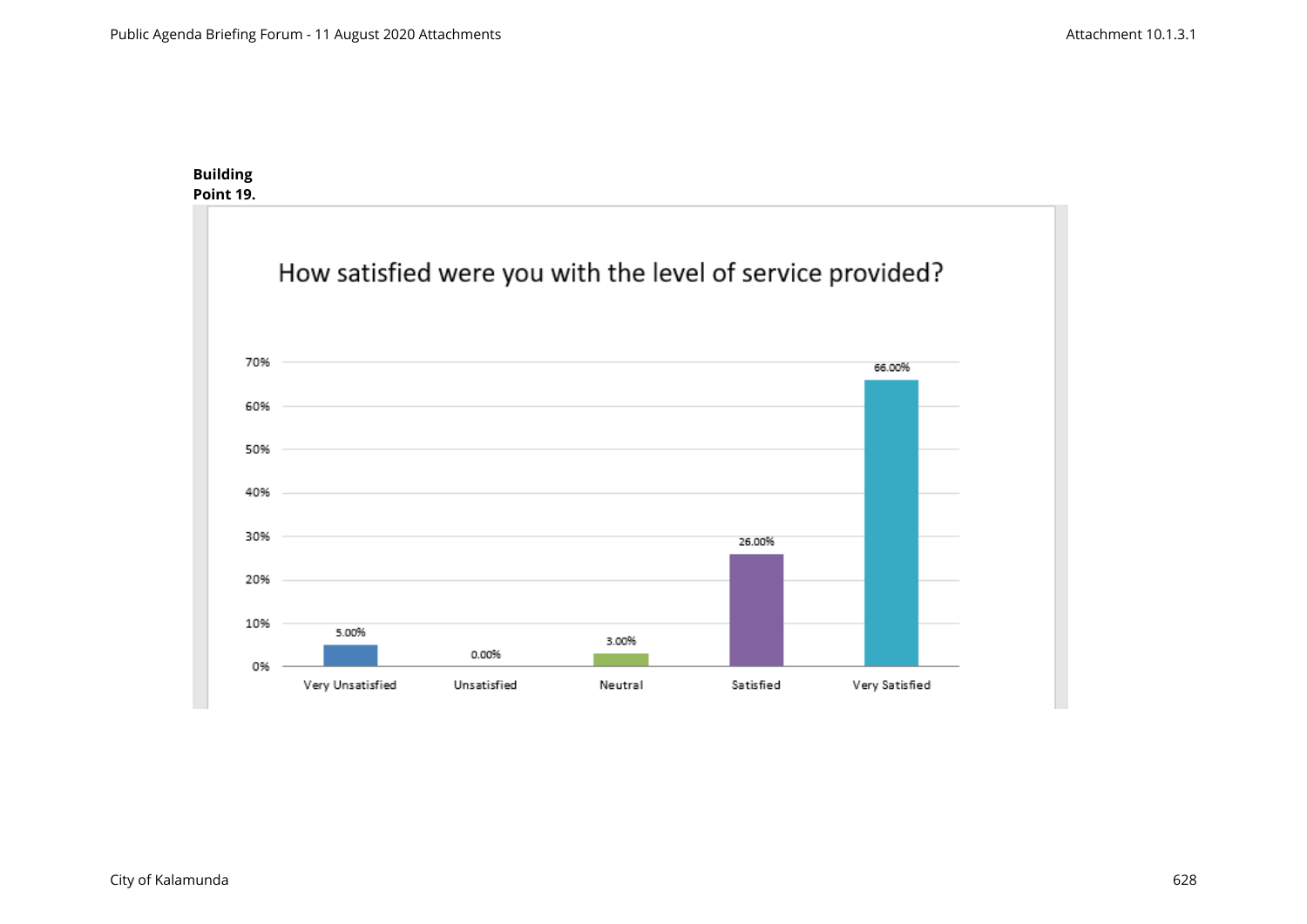**Point 20.** 

Please indicate the level of service received for the following services during your application process.

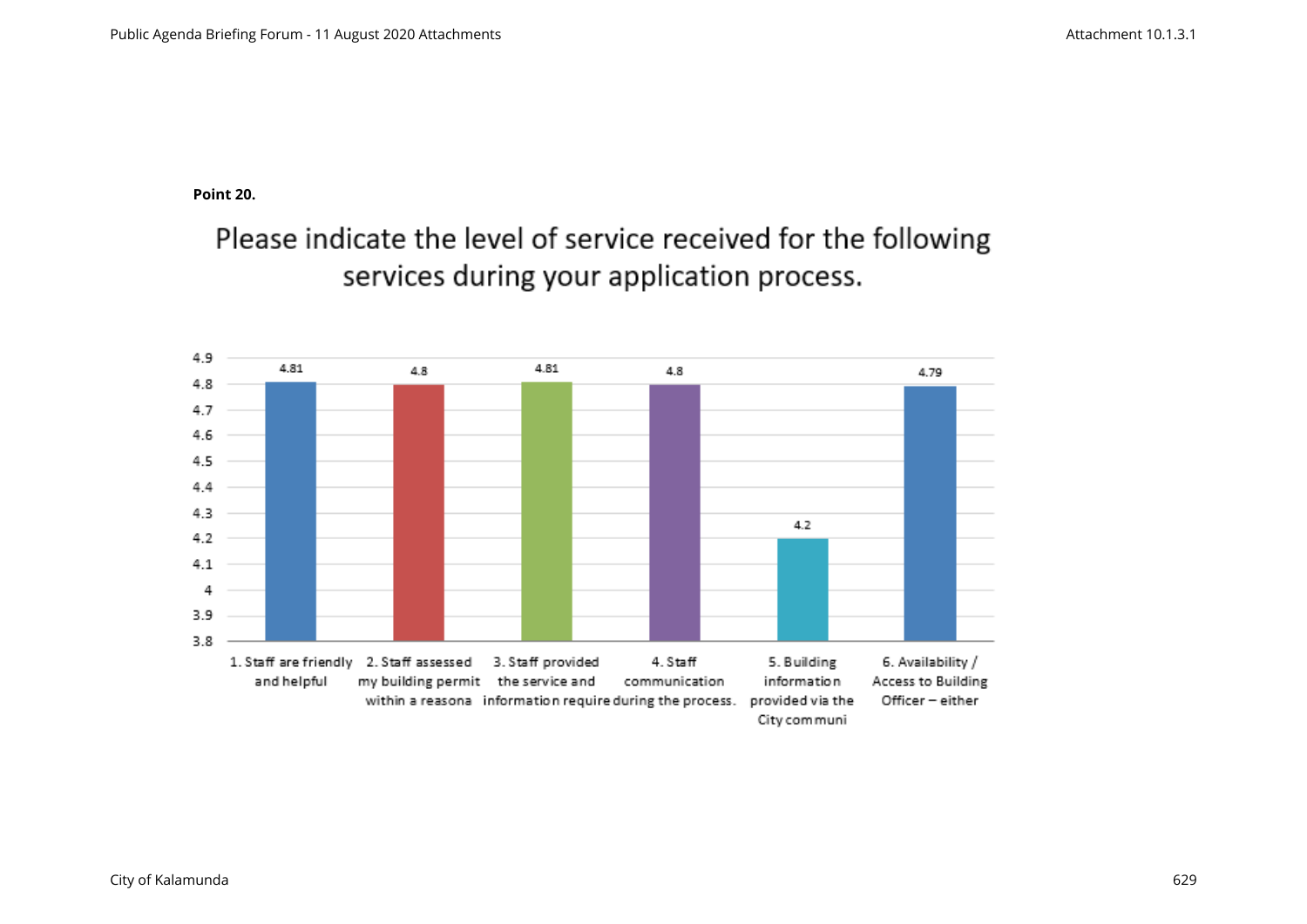### **Environmental Health and Community Safety Point 27. Environmental Health - Health Assessments**

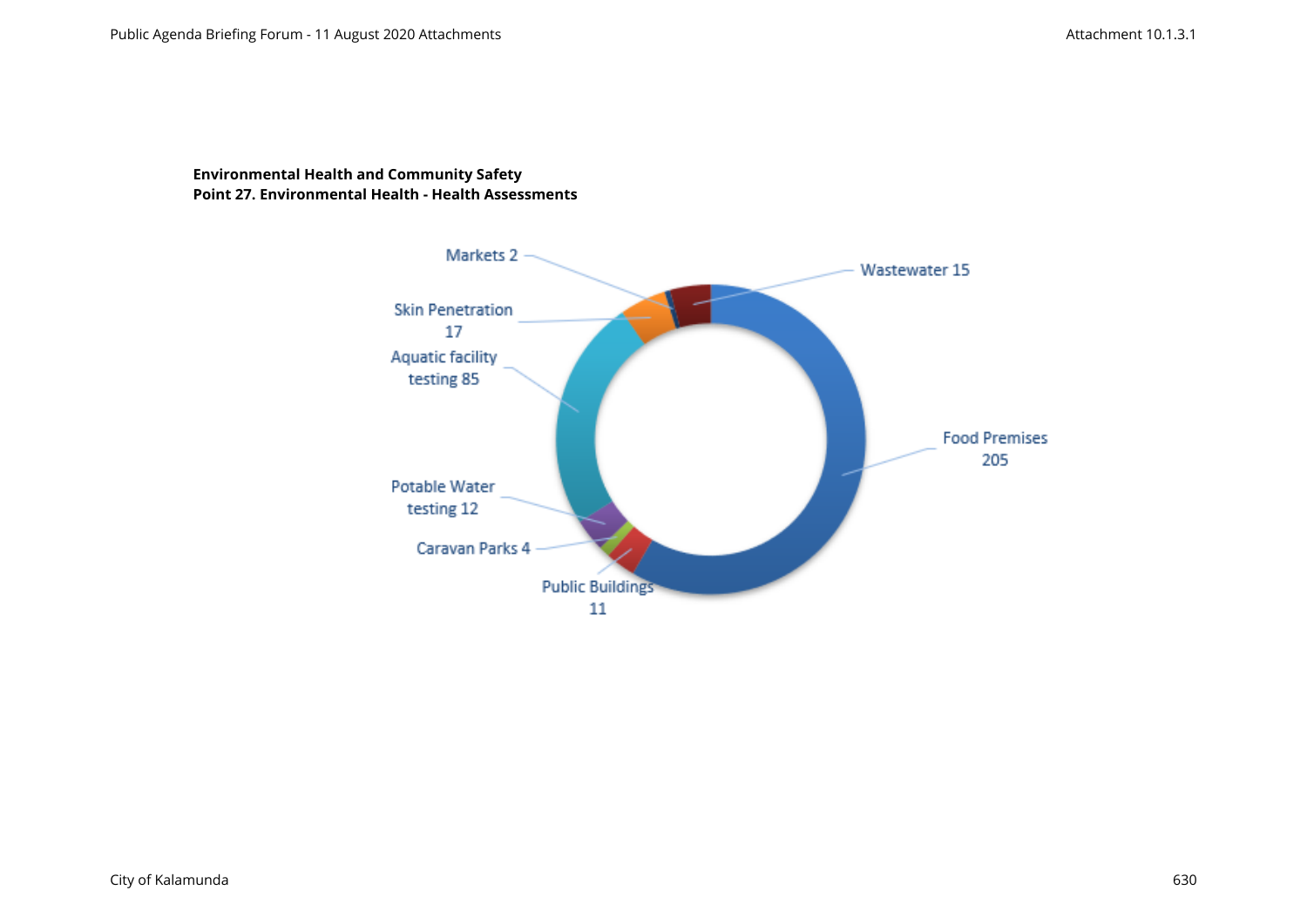

### **Point 29. Summary of matters dealt with by the Environmental Health team**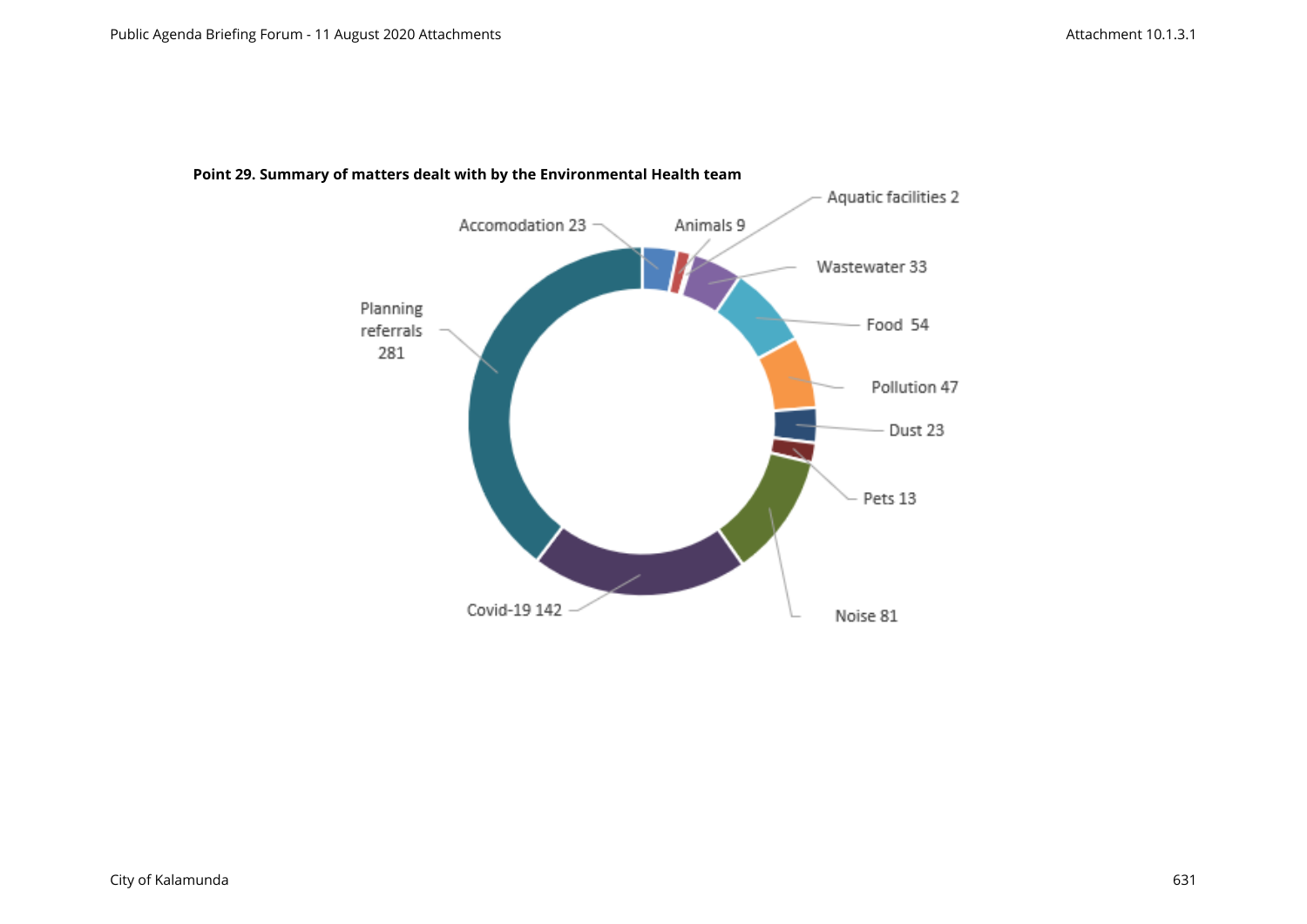### **Community Safety**

**Point 31. Summary of the number and nature of matters dealt with by the City's Community Safety team.**